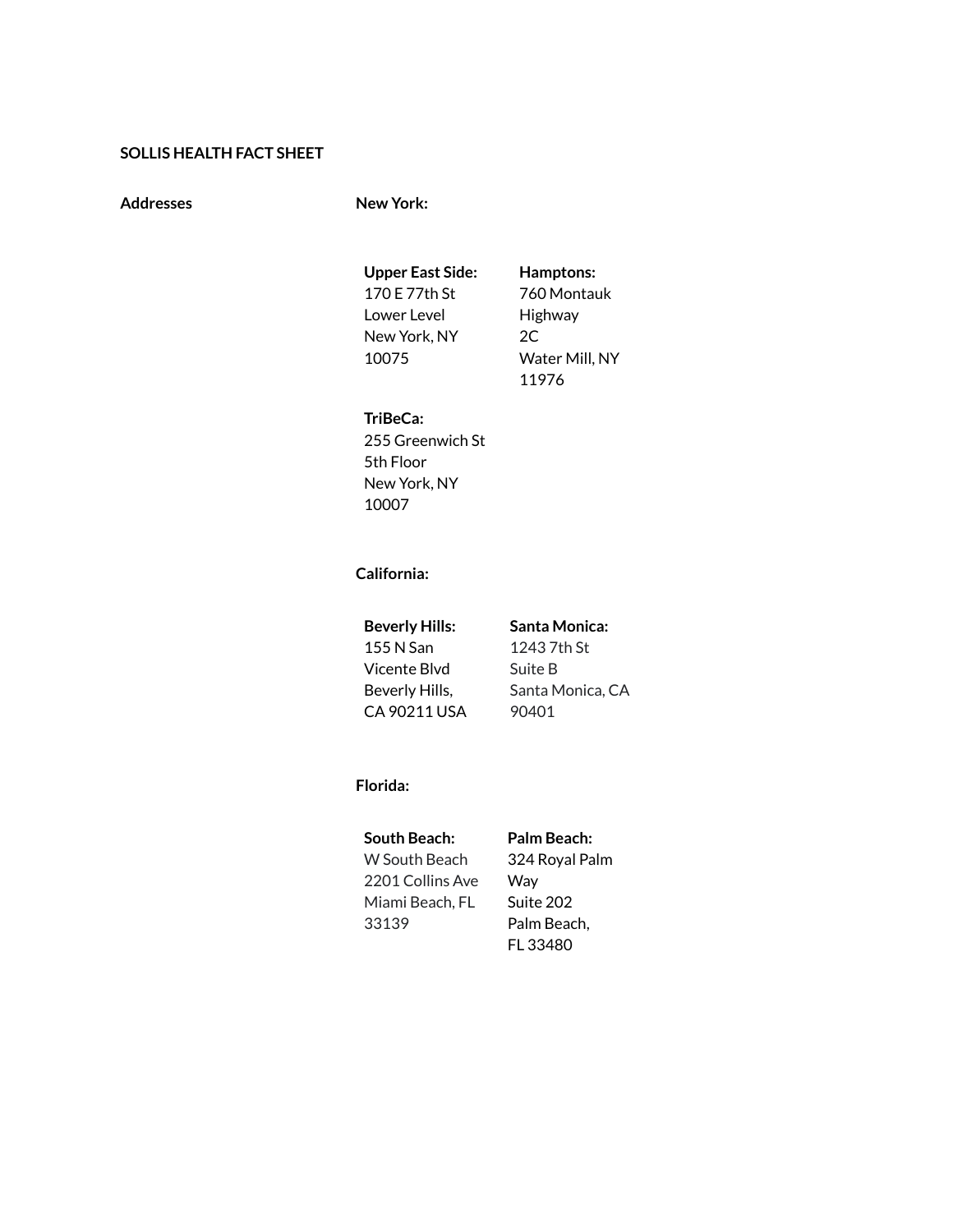| <b>Contact Numbers</b> | Membership                                                                                                                                                                                                                                                                                                                                                                                                                                                                                                                                                                                                                                                                                                         |                   |  |
|------------------------|--------------------------------------------------------------------------------------------------------------------------------------------------------------------------------------------------------------------------------------------------------------------------------------------------------------------------------------------------------------------------------------------------------------------------------------------------------------------------------------------------------------------------------------------------------------------------------------------------------------------------------------------------------------------------------------------------------------------|-------------------|--|
|                        | Phone                                                                                                                                                                                                                                                                                                                                                                                                                                                                                                                                                                                                                                                                                                              | +1 (646) 687 7600 |  |
|                        | Press                                                                                                                                                                                                                                                                                                                                                                                                                                                                                                                                                                                                                                                                                                              |                   |  |
|                        | Phone                                                                                                                                                                                                                                                                                                                                                                                                                                                                                                                                                                                                                                                                                                              | +1 (617) 921 8446 |  |
| <b>Emails</b>          | press@sollishealth.com                                                                                                                                                                                                                                                                                                                                                                                                                                                                                                                                                                                                                                                                                             |                   |  |
| Website                | www.sollishealth.com                                                                                                                                                                                                                                                                                                                                                                                                                                                                                                                                                                                                                                                                                               |                   |  |
| Opening                | 2016 (Formerly Priority Private Care)                                                                                                                                                                                                                                                                                                                                                                                                                                                                                                                                                                                                                                                                              |                   |  |
| <b>Founders</b>        | Dr. Bernard Kruger, Benjamin Kruger, Andrew Olanow                                                                                                                                                                                                                                                                                                                                                                                                                                                                                                                                                                                                                                                                 |                   |  |
| <b>Description</b>     | The only service of its kind, Sollis Health is a members-only 24/7 medical<br>concierge service with state-of-the-art centers in New York, Los Angeles, the<br>Hamptons, Miami/ Palm Beach and soon San Francisco. Sollis makes medical<br>care seamless with its staff of ER physicians, on-site labs and advanced imaging<br>equipment. Its concierge services include house calls, virtual visits, specialist<br>access, travel medicine, care coordination and patient advocacy. Whether it's an<br>emergency, a simple complaint, or anything in between, members can have the<br>peace of mind that Sollis there for them, day or night-in a serene and private<br>setting, with no appointment and no wait. |                   |  |
| Use case               | If you cut your hand making dinner, Sollis can stitch it up. If you hurt your<br>ankle and need an X-ray at 3am, we'll do it right away. Sollis Health isn't<br>just for emergencies and can be used for any medical needs. Like having a doctor<br>in the family, whether you simply wake up feeling unwell or need an extra boost                                                                                                                                                                                                                                                                                                                                                                                |                   |  |